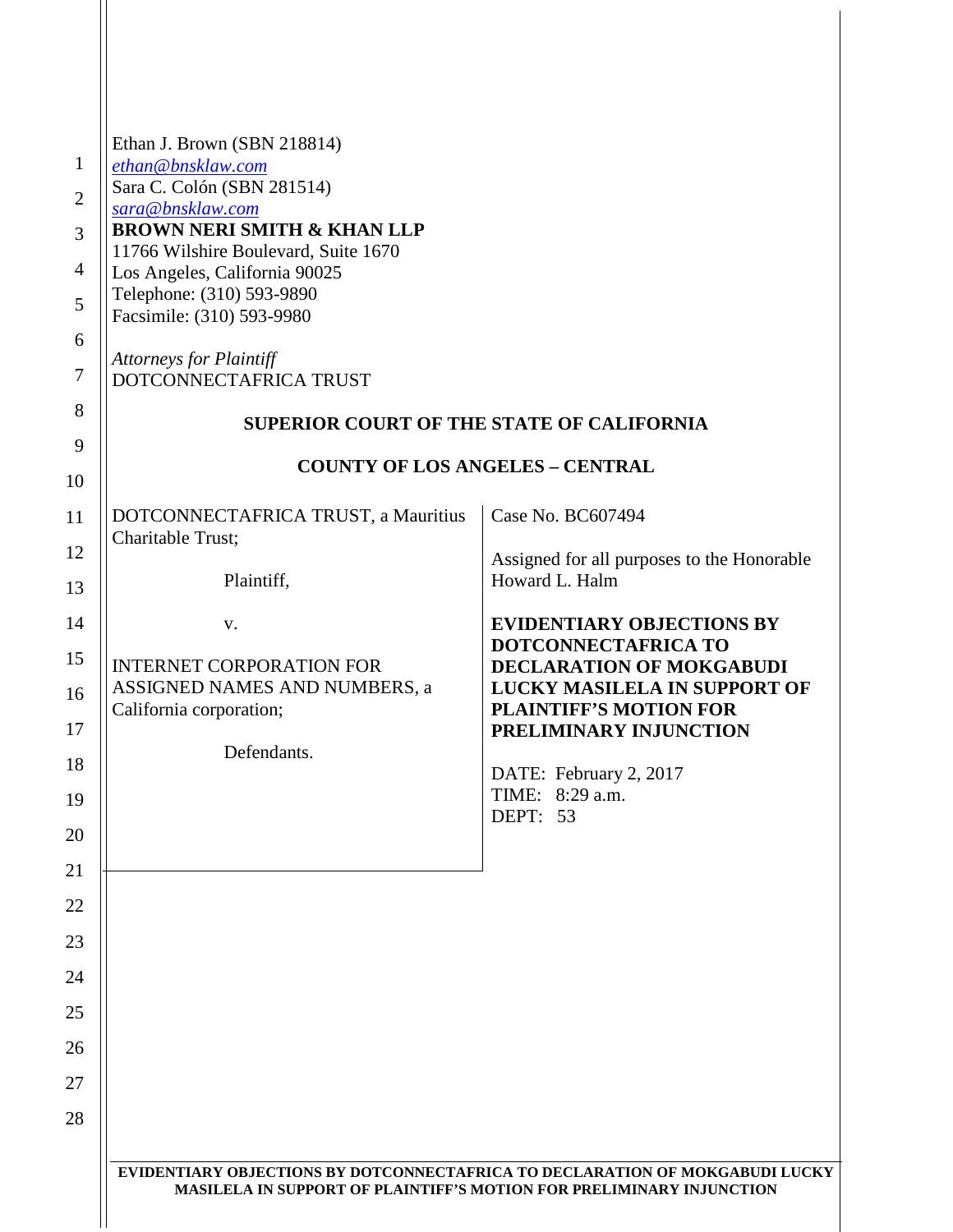## **Evidentiary Objections to Declaration of Mokgabudi Lucky Masilela**

1

| <b>Lucky Masilela Declaration ¶</b>                                                                                      | <b>DCA Objection</b>           | <b>Sustained</b> | Overruled        |
|--------------------------------------------------------------------------------------------------------------------------|--------------------------------|------------------|------------------|
| <b>1988 3:</b> ZACR was originally formed in 1988                                                                        | 1. Lacks foundation            |                  |                  |
| under the name UniForum S.A. The                                                                                         | (Evid. Code § 403)             |                  |                  |
| purpose of the company was to promote                                                                                    | 2. Lacks personal              |                  |                  |
| open standards and systems in computer                                                                                   | knowledge (Evid.               |                  |                  |
| hardware and software. In 1995, the                                                                                      | Code §702)                     |                  |                  |
| company was assigned the administration                                                                                  | 3. Speculative (Evid.          |                  |                  |
| rights for the South African domain name,                                                                                | Code § 1200, et seq.)          |                  |                  |
| "co.za." Today ZACR has registered over                                                                                  | Conclusory ( <i>Evinger v.</i> |                  |                  |
| 1 million co.za domain name registrations                                                                                | MacDougall (1938) 28           |                  |                  |
| - or about 95% of the total registrations for                                                                            | Cal.App.2d 175.)               |                  |                  |
| ".za." Due to its well-known reputation for                                                                              | Irrelevant (Evid. Code         |                  |                  |
| independence and neutrality, as well as                                                                                  | \$350)                         |                  |                  |
| technical competence and operational                                                                                     |                                |                  |                  |
| excellence, ZACR is the single largest                                                                                   |                                |                  |                  |
| domain name registry on the African                                                                                      |                                |                  |                  |
| continent.                                                                                                               |                                |                  |                  |
| <b>Lucky Masilela Declaration ¶</b>                                                                                      | <b>DCA Objection</b>           | <b>Sustained</b> | <b>Overruled</b> |
| ¶ 4: After Internet Corporation For                                                                                      | 1. Irrelevant (Evid.           |                  |                  |
| Assigned Names and Numbers ("ICANN")                                                                                     | Code § 350)                    |                  |                  |
| formally launched the "New gTLD                                                                                          |                                |                  |                  |
| Program," ZACR submitted an application                                                                                  |                                |                  |                  |
| for the .Africa gTLD. I am aware that both                                                                               |                                |                  |                  |
| ZACR and DCA submitted their respective                                                                                  |                                |                  |                  |
| applications for the .Africa gTLD in the                                                                                 |                                |                  |                  |
| Spring/Summer of 2012. At the same                                                                                       |                                |                  |                  |
| time, ZACR also applied for, and obtained,                                                                               |                                |                  |                  |
| the .CapeTown, .Joburg and .Durban                                                                                       |                                |                  |                  |
| gTLDs, and these gTLDs have been                                                                                         |                                |                  |                  |
| launched to the Internet public.                                                                                         |                                |                  |                  |
| <b>Lucky Masilela Declaration ¶</b>                                                                                      | <b>DCA Objection</b>           | <b>Sustained</b> | Overruled        |
| 5: I am familiar with the ICANN                                                                                          | 1. The Application             |                  |                  |
| selection criteria for the gTLD. ICANN set                                                                               | Guidebook is the best          |                  |                  |
| forth selection criteria in an Applicant                                                                                 | evidence of the                |                  |                  |
|                                                                                                                          |                                |                  |                  |
|                                                                                                                          | document. (Evid. Code          |                  |                  |
|                                                                                                                          | \$1520)                        |                  |                  |
| Guidebook. Among other things, ICANN<br>made clear that because the .Africa gTLD<br>represented the name of a geographic | 2. Lacks foundation            |                  |                  |
| region, an applicant would need to provide                                                                               | (Evid. Code $§$ 403)           |                  |                  |
| documentation showing support from at                                                                                    | 3. Lacks personal              |                  |                  |
| least 60% of the governments in the                                                                                      | knowledge. (Evidd.             |                  |                  |
| region. Further, ICANN criteria provided                                                                                 | Code §702)                     |                  |                  |
| that no more than one objection from a<br>government or public entity associated                                         |                                |                  |                  |

**EVIDENTIARY OBJECTIONS BY DOTCONNECTAFRICA TO DECLARATION OF MOKGABUDI LUCKY MASILELA IN SUPPORT OF PLAINTIFF'S MOTION FOR PRELIMINARY INJUNCTION**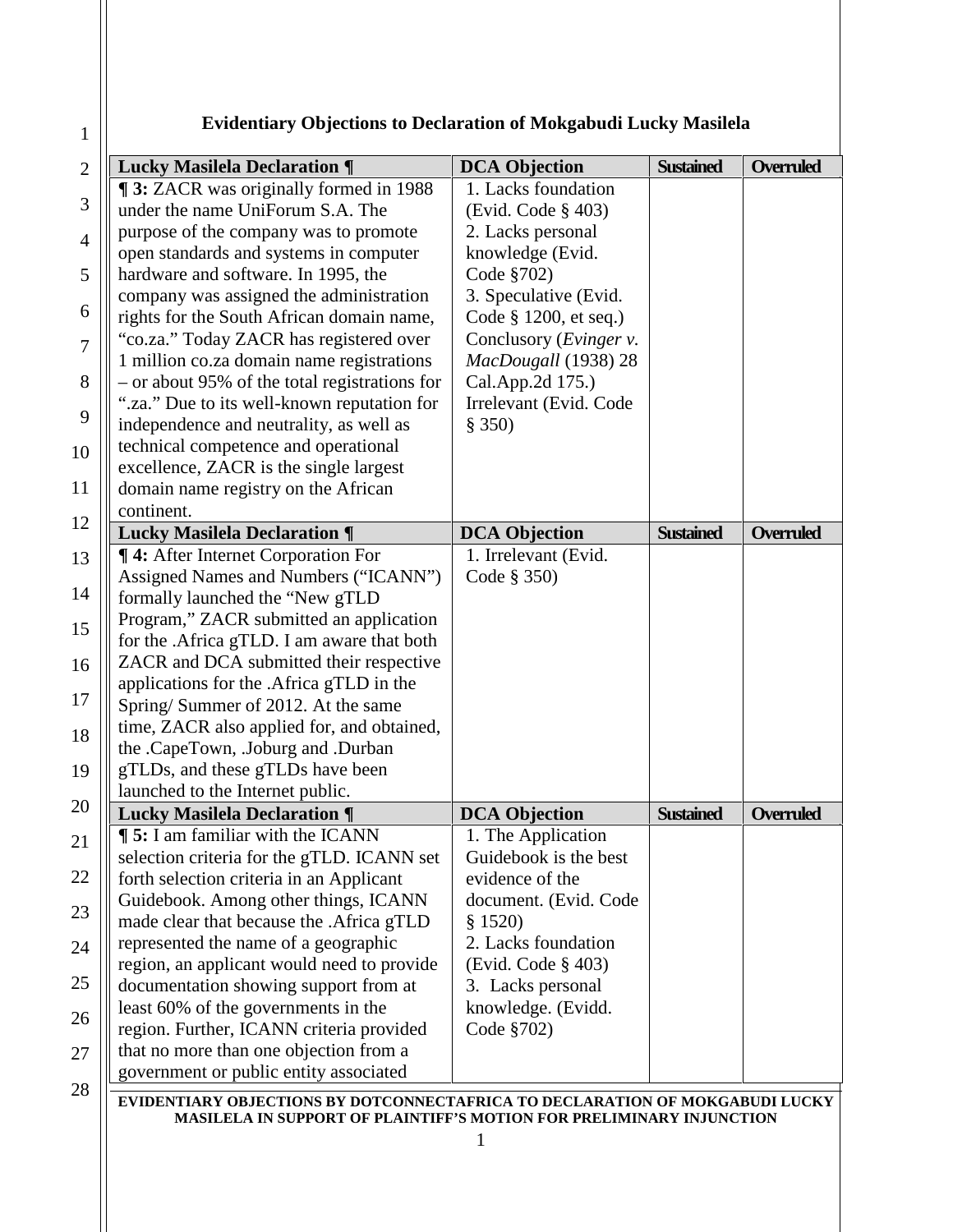| with the geographic region would be                                          |                        |                  |                  |
|------------------------------------------------------------------------------|------------------------|------------------|------------------|
| permitted. These criteria are set forth in                                   |                        |                  |                  |
| ICANN Application Guidebook Module 2,                                        |                        |                  |                  |
| and available online at:                                                     |                        |                  |                  |
| http://newgtlds.icann.org/en/                                                |                        |                  |                  |
| applicants/agb par 2.2.1.4.2.4.                                              |                        |                  |                  |
| <b>Lucky Masilela Declaration ¶</b>                                          | <b>DCA Objection</b>   | <b>Sustained</b> | <b>Overruled</b> |
| <b>16:</b> ZACR submitted its application to                                 | 1. The letters are the |                  |                  |
| ICANN with the full support of African                                       | best evidence of the   |                  |                  |
| Union member states via the African                                          | letters. (Evid. Code § |                  |                  |
| Union Commission ("AUC") endorsement.                                        | 1520)                  |                  |                  |
| Specifically, the AUC, which serves as the                                   |                        |                  |                  |
| Secretariat of the African Union, provided                                   |                        |                  |                  |
| a letter supporting ZACR's application.                                      |                        |                  |                  |
| ZACR submitted a letter of support from                                      |                        |                  |                  |
| the African Union dated July 4, 2012. In                                     |                        |                  |                  |
| response, ICANN's Geographic Names                                           |                        |                  |                  |
| Panel provided ZACR with Clarifying                                          |                        |                  |                  |
| Questions relating to deficiencies in the                                    |                        |                  |                  |
| AUC letter of support. Attached hereto as                                    |                        |                  |                  |
| <b>Exhibit A</b> is a true and correct copy of the                           |                        |                  |                  |
| Geographic Names Panel Clarifying                                            |                        |                  |                  |
| Questions. ZACR addressed the                                                |                        |                  |                  |
| deficiencies and submitted an updated                                        |                        |                  |                  |
| letter of support on or about July 2, 2013.                                  |                        |                  |                  |
| A true and correct copy of the July 2, 2013                                  |                        |                  |                  |
| AUC letter is attached as Exhibit B. In                                      |                        |                  |                  |
| addition, the only nonmember, Morocco,                                       |                        |                  |                  |
| separately provided a letter supporting                                      |                        |                  |                  |
| ZACR's application. A true and correct                                       |                        |                  |                  |
| copy of the March 28, 2012 Moroccan                                          |                        |                  |                  |
| letter of support is attached as Exhibit C.                                  |                        |                  |                  |
| <b>Lucky Masilela Declaration ¶</b>                                          | <b>DCA Objection</b>   | <b>Sustained</b> | <b>Overruled</b> |
| <b>T</b> 7: ZACR received the support of the                                 | 1. Lacks personal      |                  |                  |
| African Union only after the AUC                                             | knowledge (Evid.       |                  |                  |
| publicized a request for proposal ("RFP").                                   | Code § 702)            |                  |                  |
| This was an open bid process. The AUC                                        | 2. Lacks foundation    |                  |                  |
| made clear that it was only going to                                         | (Evid. Code § 403)     |                  |                  |
| support one applicant. By way of                                             |                        |                  |                  |
| background, the AUC RFP process began                                        |                        |                  |                  |
| because it was well known that ICANN                                         |                        |                  |                  |
| was considering a new gTLD program,                                          |                        |                  |                  |
| including .Africa. It was in anticipation of                                 |                        |                  |                  |
| this new gTLD program that the AUC                                           |                        |                  |                  |
| decided to hold an RFP to support a single,                                  |                        |                  |                  |
| EVIDENTIARY OBJECTIONS BY DOTCONNECTAFRICA TO DECLARATION OF MOKGABUDI LUCKY |                        |                  |                  |
| <b>MASILELA IN SUPPORT OF PLAINTIFF'S MOTION FOR PRELIMINARY INJUNCTION</b>  |                        |                  |                  |
|                                                                              | 2                      |                  |                  |
|                                                                              |                        |                  |                  |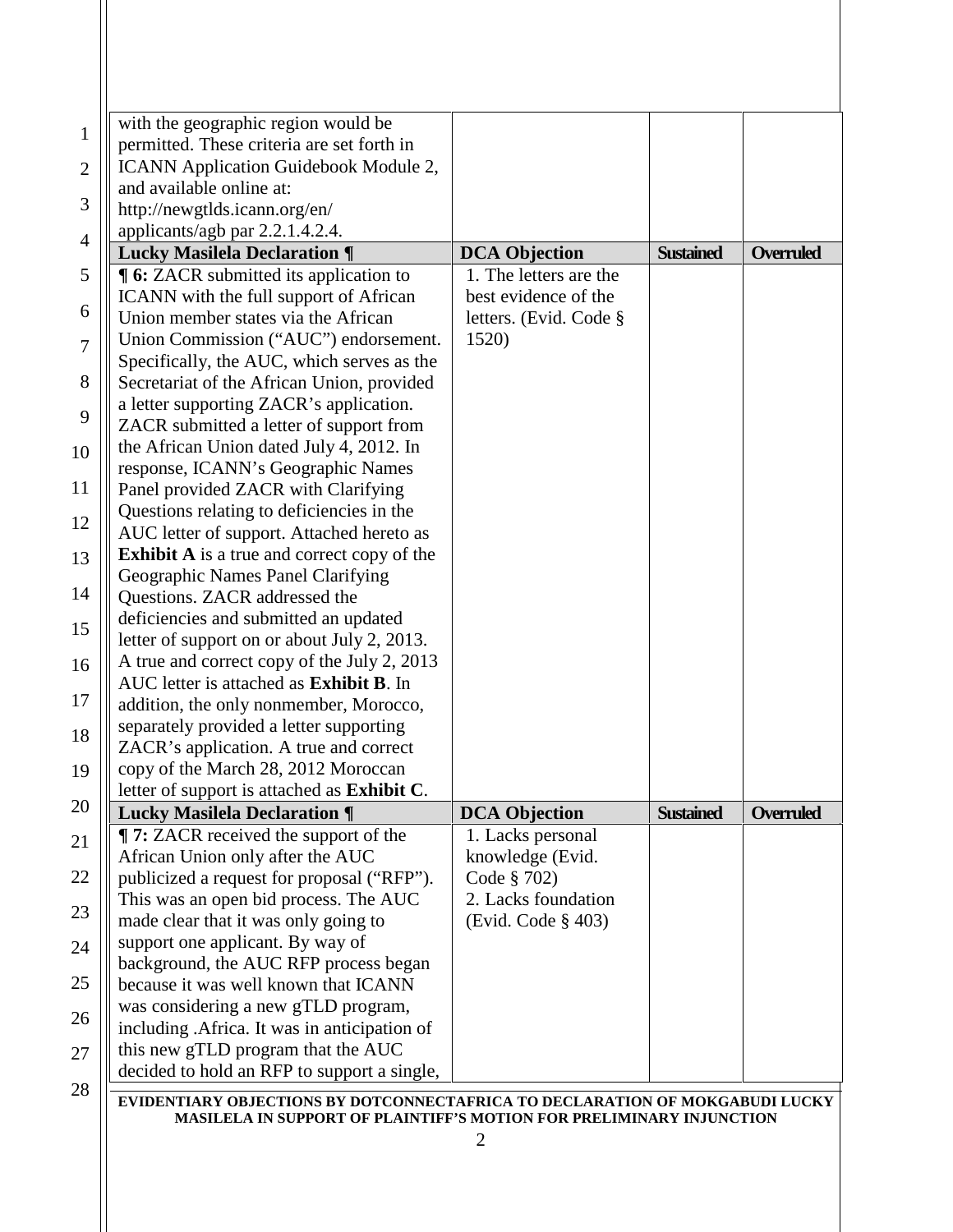| qualified applicant for the African Union.<br>This is because the AUC was specifically |                                          |                  |                  |
|----------------------------------------------------------------------------------------|------------------------------------------|------------------|------------------|
| mandated by member states to set up the                                                |                                          |                  |                  |
| structures and modalities for the                                                      |                                          |                  |                  |
| implementation of the dotAfrica (.Africa)                                              |                                          |                  |                  |
| gTLD. Details of the process are set forth                                             |                                          |                  |                  |
| in the September 29, 2015 AUC letter, a                                                |                                          |                  |                  |
| true and correct copy of which is attached                                             |                                          |                  |                  |
| hereto as <b>Exhibit D</b> . This letter is also                                       |                                          |                  |                  |
| available at: http://africainonespace.org/<br>downloads/GNP.PDF                        |                                          |                  |                  |
| <b>Lucky Masilela Declaration ¶</b>                                                    | <b>DCA Objection</b>                     | <b>Sustained</b> | <b>Overruled</b> |
| <b>98:</b> I was informed by AUC officials that                                        | 1. Hearsay (Evid.                        |                  |                  |
| <b>Plaintiff DotConnectAfrica Trust</b>                                                | Code § 1200, et seq.)                    |                  |                  |
| ("Plaintiff") chose not to participate in the                                          |                                          |                  |                  |
| RFP.                                                                                   |                                          |                  |                  |
| <b>Lucky Masilela Declaration ¶</b>                                                    | <b>DCA Objection</b>                     | <b>Sustained</b> | <b>Overruled</b> |
| <b>¶ 9:</b> Attached as <b>Exhibit E</b> are true and                                  | 1. Irrelevant (Evid.                     |                  |                  |
| correct copies of the 17 "Early Warning"                                               | Code § 350)                              |                  |                  |
| Notices" from individual African countries                                             |                                          |                  |                  |
| to Plaintiff's application. These "Early                                               |                                          |                  |                  |
| Warning Notices" are also available online                                             |                                          |                  |                  |
| at:<br>http://africainonespace.org/                                                    |                                          |                  |                  |
| content.php?tag=13&title=Resources                                                     |                                          |                  |                  |
| <b>Lucky Masilela Declaration ¶</b>                                                    | <b>DCA Objection</b>                     | <b>Sustained</b> | <b>Overruled</b> |
| <b>T10:</b> The Registry Agreement between                                             | 1. Lacks personal                        |                  |                  |
| <b>ICANN</b> and <b>ZACR</b> was effective on                                          | knowledge (Evid.                         |                  |                  |
| March 24, 2014 and runs for ten years.                                                 | Code §702)                               |                  |                  |
| Yet, over two years into the Agreement,                                                | 2. Lacks foundation                      |                  |                  |
| the .Africa gTLD has still not been                                                    | (Evid. Code § 403)                       |                  |                  |
| delegated to ZACR. In effect, 20% of the                                               | 3. Speculative (Evid.                    |                  |                  |
| period of the Agreement has already lapsed                                             | Code §702)                               |                  |                  |
| without any benefit to ZACR. This delay                                                | 4. Conclusory.                           |                  |                  |
| has resulted in unforeseen and mounting                                                | (Evinger v.                              |                  |                  |
| costs, as well as lost opportunities, for the<br>.Africa project.                      | MacDougall (1938) 28<br>Cal.App.2d 175.) |                  |                  |
|                                                                                        | 5. Biased and                            |                  |                  |
|                                                                                        | misleading in that it                    |                  |                  |
|                                                                                        | was entered into after                   |                  |                  |
|                                                                                        |                                          |                  |                  |
|                                                                                        | the initiation of the                    |                  |                  |
|                                                                                        |                                          |                  |                  |
|                                                                                        | IRP process by DCA,<br>the day after DCA |                  |                  |
|                                                                                        | requested ICANN                          |                  |                  |
|                                                                                        | refrain from delegating                  |                  |                  |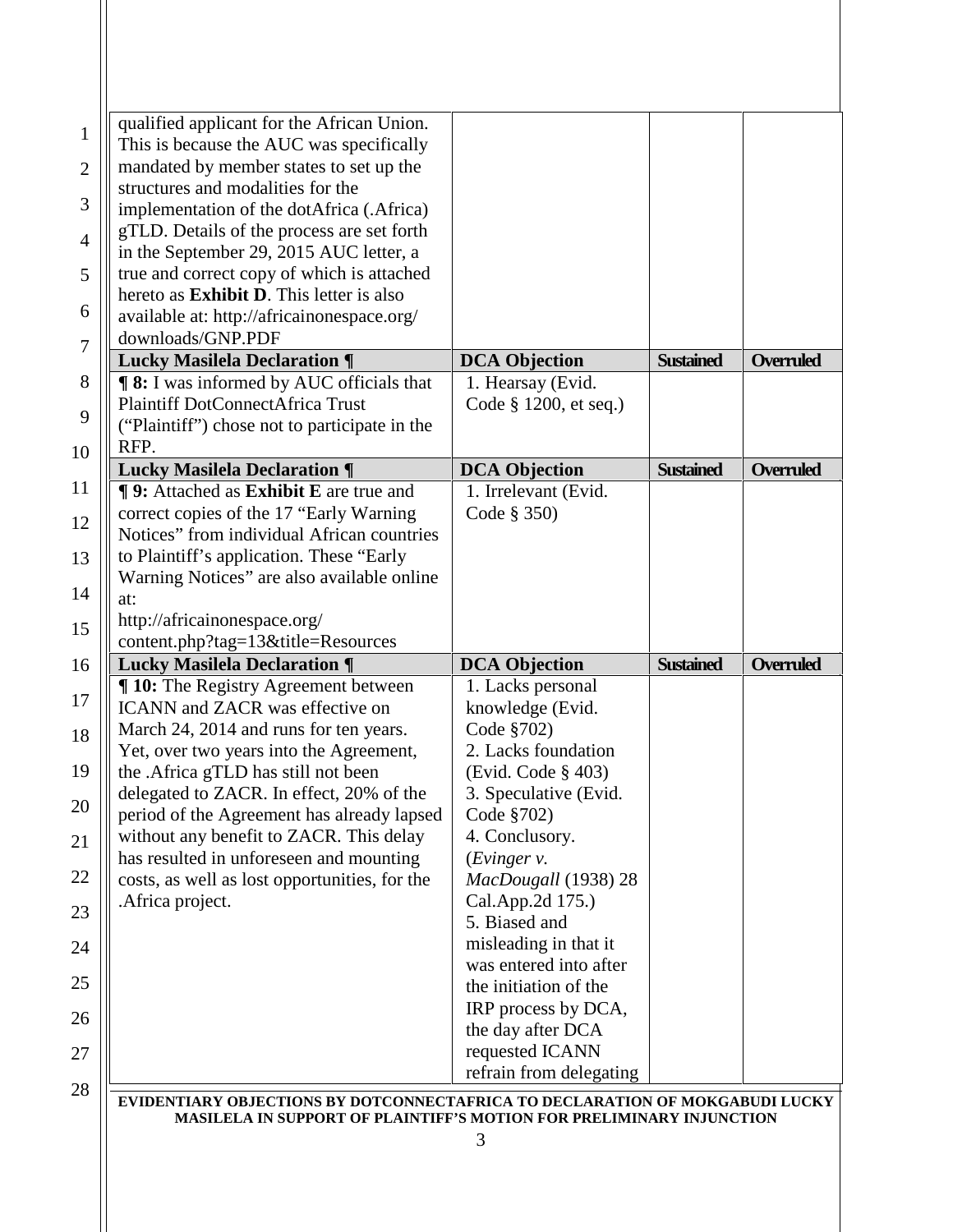|                                                  | the .Africa domain           |                  |                  |
|--------------------------------------------------|------------------------------|------------------|------------------|
|                                                  | based on the IRP             |                  |                  |
|                                                  | proceeding pending,          |                  |                  |
|                                                  | and on the grounds           |                  |                  |
|                                                  | that the IRP ordered         |                  |                  |
|                                                  | <b>ICANN</b> to refrain from |                  |                  |
|                                                  | further processing           |                  |                  |
|                                                  | ZACR's application           |                  |                  |
|                                                  | until the IRP                |                  |                  |
|                                                  | proceeding concluded.        |                  |                  |
|                                                  | See (Bekele Decl. ¶10,       |                  |                  |
|                                                  | Ex. 1, pp. 4, $\P$ [16-20)   |                  |                  |
| <b>Lucky Masilela Declaration ¶</b>              | <b>DCA Objection</b>         | <b>Sustained</b> | <b>Overruled</b> |
| <b>T11:</b> ZACR has incurred considerable       | 4. Lacks foundation          |                  |                  |
| expenses both prior to and after entering        | (Evid. Code § 403)           |                  |                  |
| into the Registry Agreement. The current         | 5. Lacks personal            |                  |                  |
| and continuing cost due to the delay in the      | knowledge (Evid.             |                  |                  |
| delegation is running at approximately           | Code §702)                   |                  |                  |
| \$16,632 per month. In May of 2016,              | 6. Speculative (Evid.        |                  |                  |
| ZACR previously estimated its average            | Code § 1200, et seq.)        |                  |                  |
| monthly costs at approximately \$18,386.         | 7. Conclusory                |                  |                  |
| Cost saving measures implemented by              | (Evinger v.                  |                  |                  |
| ZACR have brought the average amount of          | MacDougall (1938) 28         |                  |                  |
| ZACR's costs down. A true and correct            | Cal.App.2d 175.)             |                  |                  |
| copy of a summary of average costs from          |                              |                  |                  |
| July 2015 to October 2016 is included as         |                              |                  |                  |
| <b>Exhibit F.</b> This is based upon a review of |                              |                  |                  |
| the monthly costs incurred from July 2015        |                              |                  |                  |
| to October 2016 for the .Africa project,         |                              |                  |                  |
| including the ongoing costs related to           |                              |                  |                  |
| consultants, marketing, sponsorships and         |                              |                  |                  |
| related expenses. In determining these           |                              |                  |                  |
| figures, we averaged the monthly expenses        |                              |                  |                  |
| for the .Africa project and where necessary      |                              |                  |                  |
| converted expenditures from South African        |                              |                  |                  |
| Rand to U.S. dollars. These figures were         |                              |                  |                  |
| configured by ZACR's finance section             |                              |                  |                  |
| based on ZACR's financial records. The           |                              |                  |                  |
| summary of costs listed in Exhibit F does        |                              |                  |                  |
| not include any fees due to ICANN under          |                              |                  |                  |
| the Registry Agreement or legal fees that        |                              |                  |                  |
| ZACR had previously incurred. If we were         |                              |                  |                  |
| to include actual and expected legal fees        |                              |                  |                  |
| for this litigation, the ZACR finance            |                              |                  |                  |
| section projects the cost figures would          |                              |                  |                  |

4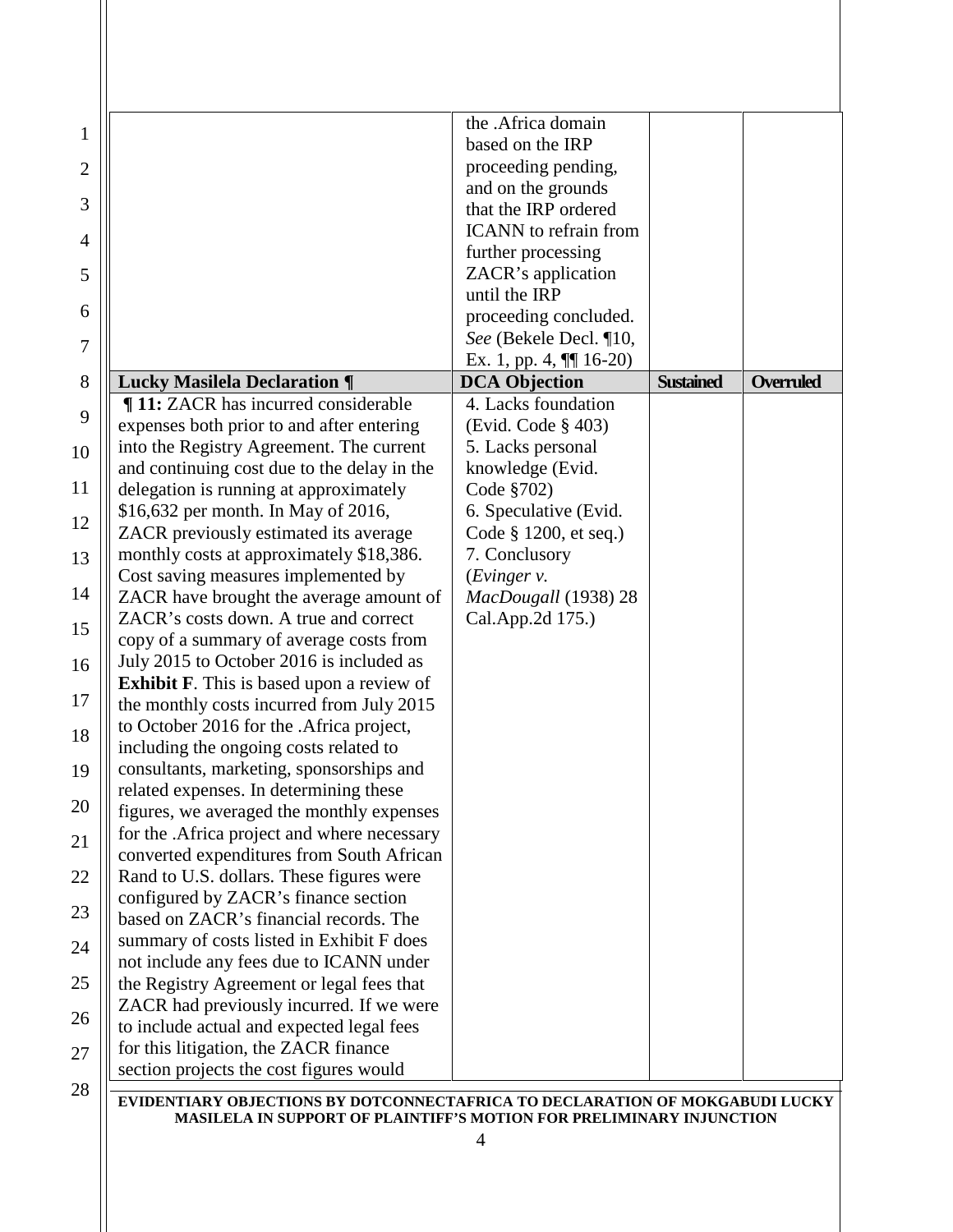| <b>13:</b> Once a gTLD is delegated it starts<br>increasing in value. The gTLD is at its | 1. Lacks foundation<br>(Evid. Code § 403) |                  |                  |
|------------------------------------------------------------------------------------------|-------------------------------------------|------------------|------------------|
| <b>Lucky Masilela Declaration ¶</b>                                                      | <b>DCA Objection</b>                      | <b>Sustained</b> | <b>Overruled</b> |
| will have lost interest.                                                                 |                                           |                  |                  |
| this domain name will have faded, and<br>persons who may have sought to register         | Ex. 1, pp. 4, $\P\P$ 16-20).              |                  |                  |
| initial interest surrounding the launch of                                               | See (Bekele Decl. ¶10,                    |                  |                  |
| (no matter who the operator is) in that the                                              | proceeding concluded.                     |                  |                  |
| delay is also prejudicial to the gTLD itself                                             | until the IRP                             |                  |                  |
| value in the marketplace. The ongoing                                                    | ZACR's application                        |                  |                  |
| stagnates and generates no income and no                                                 | further processing                        |                  |                  |
| takes place, the .Africa gTLD in effect                                                  | <b>ICANN</b> to refrain from              |                  |                  |
| development. Until such time as delegation                                               | that the IRP ordered                      |                  |                  |
| dotAfrica Foundation for African online                                                  | and on the grounds                        |                  |                  |
| million would have been donated to the                                                   | proceeding pending,                       |                  |                  |
| lost opportunity costs, approximately \$5.8                                              | based on the IRP                          |                  |                  |
| other new gTLDs. Of the \$15.5 million in                                                | the .Africa domain                        |                  |                  |
| numbers based on trends in the launch of                                                 | refrain from delegating                   |                  |                  |
| ZACR revised down some of these                                                          | requested ICANN                           |                  |                  |
| ICANN evaluation. To be conservative,                                                    | the day after DCA                         |                  |                  |
| application and the application passed                                                   | IRP process by DCA,                       |                  |                  |
| researched these numbers at the time of                                                  | the initiation of the                     |                  |                  |
| application questions $46 - 50$ . ZACR                                                   | was entered into after                    |                  |                  |
| on ZACR's responses to ICANN's 2012                                                      | misleading in that it                     |                  |                  |
| number of registration numbers are based                                                 | 5. Biased and                             |                  |                  |
| the attached Exhibit F. The estimated                                                    | Cal.App.2d 175.)                          |                  |                  |
| ZACR's opportunity costs are included in                                                 | MacDougall (1938) 28                      |                  |                  |
| copy of a summary of the breakdown of                                                    | (Evinger v.                               |                  |                  |
| ZACR's finance section. A true and correct                                               | 4. Conclusory                             |                  |                  |
| These estimates were configured by                                                       | Code § 1200, et seq.)                     |                  |                  |
| approximately \$15.5 million (U.S. dollars).                                             | 3. Speculative (Evid.                     |                  |                  |
| December 1, 2016, are now estimated to be                                                | Code §702)                                |                  |                  |
| following the Registry Agreement through                                                 | knowledge (Evid.                          |                  |                  |
| from the date of the planned delegation                                                  | 2. Lacks personal                         |                  |                  |
| (opportunity costs) suffered by ZACR                                                     | (Evid. Code § 403)                        |                  |                  |
| <b>12:</b> The Loss of Net Income after Tax                                              | 1. Lacks foundation                       |                  |                  |
| <b>Lucky Masilela Declaration ¶</b>                                                      | <b>DCA Objection</b>                      | <b>Sustained</b> | Overruled        |
| course of this litigation.                                                               |                                           |                  |                  |
| African continent, makes clear that these<br>ongoing expenses will continue during the   |                                           |                  |                  |
| government officials throughout the                                                      |                                           |                  |                  |
| with the ongoing need to interface with                                                  |                                           |                  |                  |
| visibility for the .Africa project, coupled                                              |                                           |                  |                  |
| month. The importance of maintaining                                                     |                                           |                  |                  |
| increase significantly beyond \$16,632 per                                               |                                           |                  |                  |

**MASILELA IN SUPPORT OF PLAINTIFF'S MOTION FOR PRELIMINARY INJUNCTION**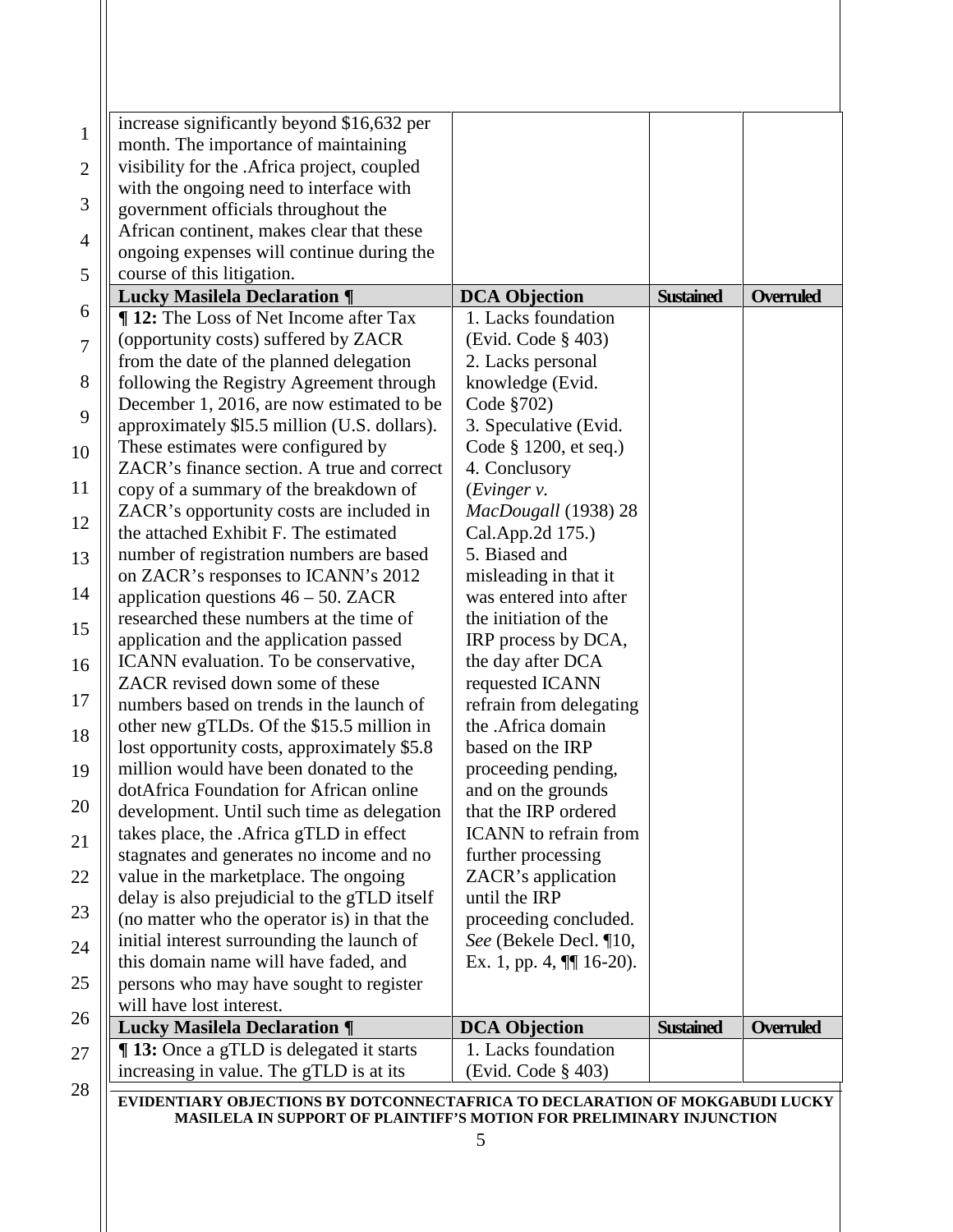| lowest value prior to delegation and                                                                                                                 | 2. Lacks personal                                  |                  |                  |
|------------------------------------------------------------------------------------------------------------------------------------------------------|----------------------------------------------------|------------------|------------------|
| increases as the number of second level                                                                                                              | knowledge (Evid.                                   |                  |                  |
| domain delegations (for example:                                                                                                                     | Code §702)                                         |                  |                  |
| xyz.africa) increases. If Plaintiff is                                                                                                               | 3. Speculative (Evid.                              |                  |                  |
| redelegated the .Africa gTLD, it will suffer                                                                                                         | Code § 1200, et seq.)                              |                  |                  |
| no irreparable harm as it will inherit a                                                                                                             | 4. Conclusory                                      |                  |                  |
| more valuable gTLD without incurring the<br>cost to develop it.                                                                                      | (Evinger v.<br>MacDougall (1938) 28                |                  |                  |
|                                                                                                                                                      | Cal.App.2d 175.)                                   |                  |                  |
|                                                                                                                                                      | 5. Irrelevant to the                               |                  |                  |
|                                                                                                                                                      | extent that the standard                           |                  |                  |
|                                                                                                                                                      | at issue is whether                                |                  |                  |
|                                                                                                                                                      | DCA would be                                       |                  |                  |
|                                                                                                                                                      | harmed, not                                        |                  |                  |
|                                                                                                                                                      | irreparably harmed.                                |                  |                  |
|                                                                                                                                                      | (Evid. Code § 403)                                 |                  |                  |
|                                                                                                                                                      | 6. Biased and                                      |                  |                  |
|                                                                                                                                                      | misleading in that it<br>was entered into after    |                  |                  |
|                                                                                                                                                      | the initiation of the                              |                  |                  |
|                                                                                                                                                      | IRP process by DCA,                                |                  |                  |
|                                                                                                                                                      | the day after DCA                                  |                  |                  |
|                                                                                                                                                      | requested ICANN                                    |                  |                  |
|                                                                                                                                                      | refrain from delegating                            |                  |                  |
|                                                                                                                                                      | the .Africa domain                                 |                  |                  |
|                                                                                                                                                      | based on the IRP                                   |                  |                  |
|                                                                                                                                                      | proceeding pending,<br>and on the grounds          |                  |                  |
|                                                                                                                                                      | that the IRP ordered                               |                  |                  |
|                                                                                                                                                      | <b>ICANN</b> to refrain from                       |                  |                  |
|                                                                                                                                                      | further processing                                 |                  |                  |
|                                                                                                                                                      | ZACR's application                                 |                  |                  |
|                                                                                                                                                      | until the IRP                                      |                  |                  |
|                                                                                                                                                      | proceeding concluded.                              |                  |                  |
|                                                                                                                                                      | See (Bekele Decl. ¶10,                             |                  |                  |
| <b>Lucky Masilela Declaration ¶</b>                                                                                                                  | Ex. 1, pp. 4, $\P$ 16-20).<br><b>DCA Objection</b> | <b>Sustained</b> | <b>Overruled</b> |
| ¶ 14: Attached hereto as Exhibit G are                                                                                                               | 1. Irrelevant. (Evid.                              |                  |                  |
| true and correct copies of exemplar                                                                                                                  | Code § 403)                                        |                  |                  |
| printouts of redelegations including                                                                                                                 |                                                    |                  |                  |
| gTLDs, from the Internet Assigned                                                                                                                    |                                                    |                  |                  |
| Numbers Authority ("IANA") website,                                                                                                                  |                                                    |                  |                  |
| https://                                                                                                                                             |                                                    |                  |                  |
| www.iana.org/reports. Additional                                                                                                                     |                                                    |                  |                  |
| examples can be found on the website.                                                                                                                |                                                    |                  |                  |
|                                                                                                                                                      |                                                    |                  |                  |
| EVIDENTIARY OBJECTIONS BY DOTCONNECTAFRICA TO DECLARATION OF MOKGABUDI LUCKY<br>MASILELA IN SUPPORT OF PLAINTIFF'S MOTION FOR PRELIMINARY INJUNCTION |                                                    |                  |                  |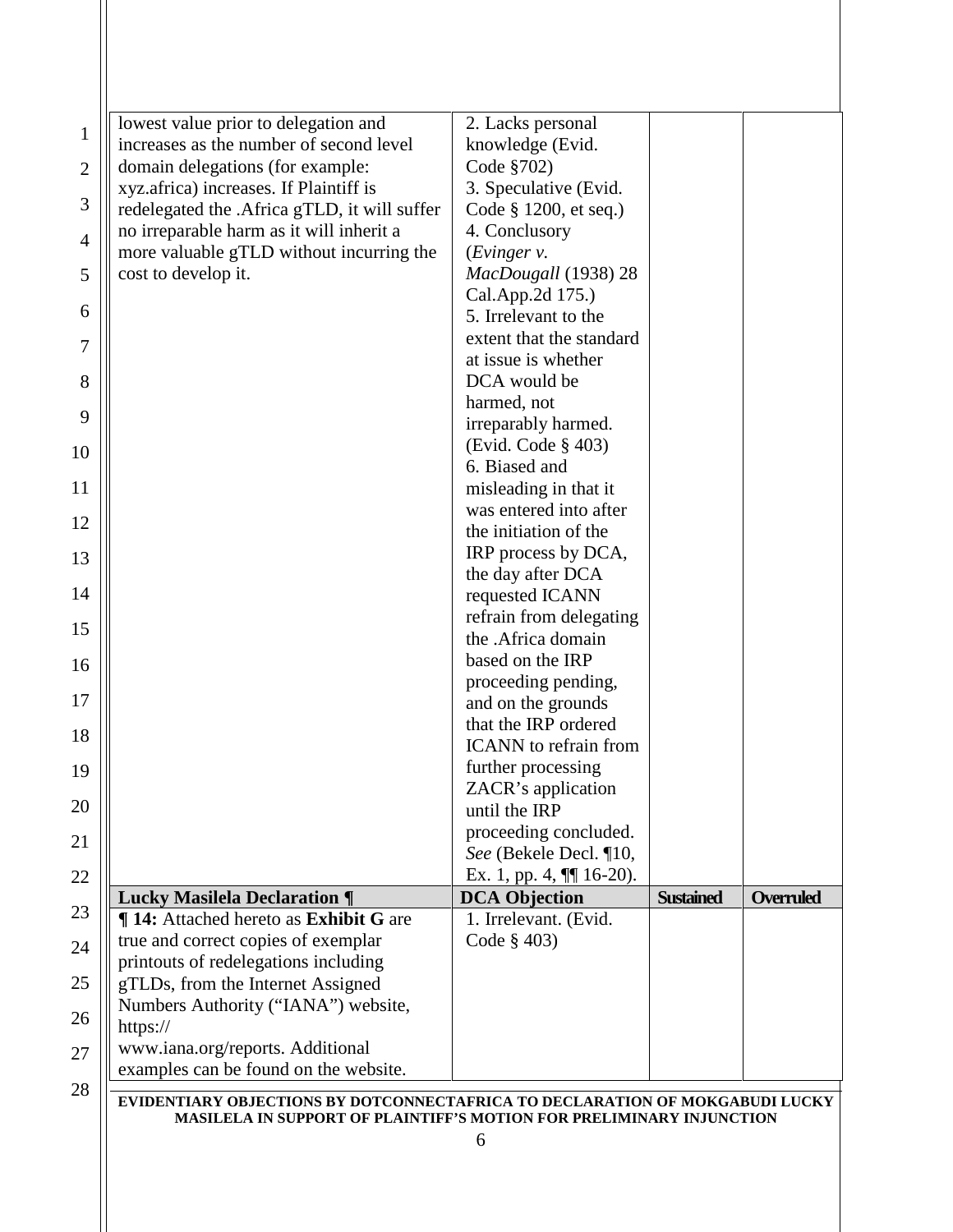| <b>Lucky Masilela Declaration ¶</b>                  | <b>DCA Objection</b>    | <b>Sustained</b> | <b>Overruled</b> |
|------------------------------------------------------|-------------------------|------------------|------------------|
| <b>¶ 15:</b> Attached hereto as <b>Exhibit H</b> are | 1. Irrelevant. (Evid.   |                  |                  |
| true and correct copies of printouts from            | Code $§$ 403)           |                  |                  |
| the following websites which discuss                 |                         |                  |                  |
| redelegation of gTLDs:                               |                         |                  |                  |
| http://domaincite.com/18849-youmight-be-             |                         |                  |                  |
| surprised-how-many-new-gtlds-have-                   |                         |                  |                  |
| changed-hands-already;                               |                         |                  |                  |
| http://domaincite.com/                               |                         |                  |                  |
| 20235-minds-machines-dumps-back-end-                 |                         |                  |                  |
| and-registrar-in-nominet-uniregistry-deals;          |                         |                  |                  |
| http://www.afilias.                                  |                         |                  |                  |
| info/news/2003/01/02/public-interest-                |                         |                  |                  |
| registry-assumes-control-                            |                         |                  |                  |
| org-domain-name-registry.                            |                         |                  |                  |
| <b>Lucky Masilela Declaration ¶</b>                  | <b>DCA Objection</b>    | <b>Sustained</b> | <b>Overruled</b> |
| <b>16:</b> I am aware that ICANN builds in           | 1. The manual itself is |                  |                  |
| time limits in its gTLD registry                     | the best evidence of    |                  |                  |
| agreements. I am further informed, based             | the manual. (Evid.      |                  |                  |
| upon my experience in the industry and               | Code § 1520)            |                  |                  |
| discussions with technical personnel within          |                         |                  |                  |
| ZACR, that a re-delegation of a gTLD is              |                         |                  |                  |
| entirely feasible. In fact, ICANN has                |                         |                  |                  |
| prepared for this precise eventuality and            |                         |                  |                  |
| issued a manual in 2013 providing step-by-           |                         |                  |                  |
| step instructions for how to redelegate a            |                         |                  |                  |
| gTLD. The manual, titled "User                       |                         |                  |                  |
| Documentation on Delegating and                      |                         |                  |                  |
| Redelegating a Generic Top Level Domain              |                         |                  |                  |
| (gTLD)," makes clear that the process is             |                         |                  |                  |
| available and feasible if necessary. A true          |                         |                  |                  |
| and correct copy of the manual is attached           |                         |                  |                  |
| hereto as Exhibit I. It is also available on         |                         |                  |                  |
| ICANN's website:                                     |                         |                  |                  |
| https://www.icann.org/en/                            |                         |                  |                  |
| system/files/files/gtld-drd-ui-10sep13-              |                         |                  |                  |
| en.pdf                                               |                         |                  |                  |
| <b>Lucky Masilela Declaration ¶</b>                  | <b>DCA Objection</b>    | <b>Sustained</b> | <b>Overruled</b> |
| <b>17:</b> In my role as ZACR's CEO, and             | 1. Lacks foundation     |                  |                  |
| based upon my numerous and ongoing                   | (Evid. Code § 403)      |                  |                  |
| discussions with political, business and             | 2. Lacks personal       |                  |                  |
| civic leaders from throughout the African            | knowledge (Evid.        |                  |                  |
| Union, it is my firm understanding and               | Code §702)              |                  |                  |
| belief that the ongoing delay in the                 | 3. Speculative (Evid.   |                  |                  |
| delegation of .Africa is depriving the               | Code § 1200, et seq.)   |                  |                  |
|                                                      |                         |                  |                  |

**MASILELA IN SUPPORT OF PLAINTIFF'S MOTION FOR PRELIMINARY INJUNCTION**